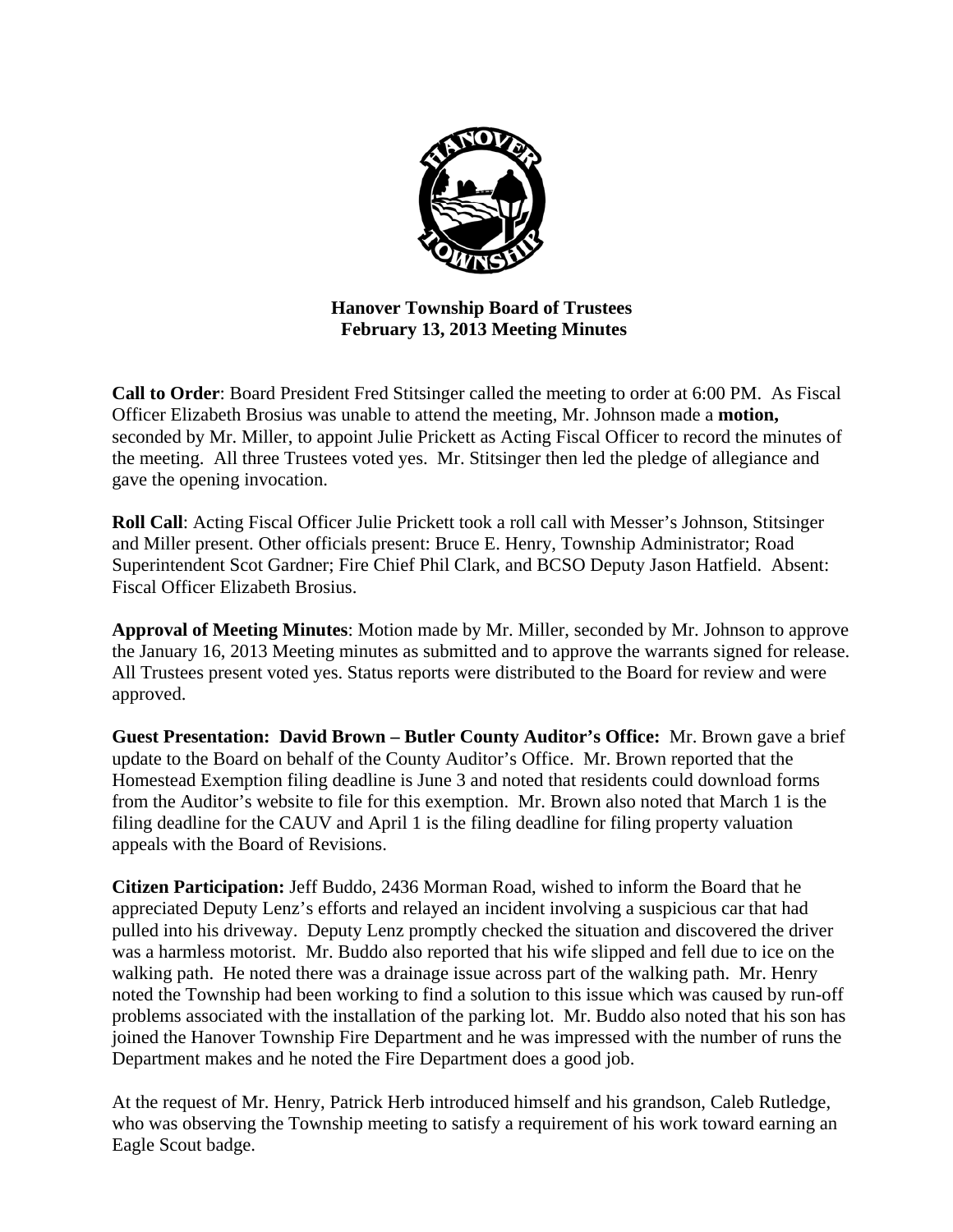### **Administration Reports**

*Law Enforcement*: Deputy Hatfield gave the following report for the month of January 2013:

# **Butler County Sheriff's Office District #6 Hanover Township Contract Cars Monthly Report for January 2013**

| <b>Activity Area</b>               | <b>Month Totals</b> | YTD            |
|------------------------------------|---------------------|----------------|
|                                    |                     |                |
| Dispatched Calls: 120<br>$\bullet$ |                     | 120            |
| Felony Reports: 5<br>$\bullet$     |                     | 05             |
| Misdemeanor Reports: 8             |                     | 08             |
| Non-Injury Crash: 07               |                     | 07             |
| Injury Crash: 6                    |                     | 06             |
|                                    |                     |                |
| Assists/Back Up: 47                |                     | 47             |
| Felony Arrests: 1<br>$\bullet$     |                     | 01             |
| <b>Misdemeanor Arrests: 03</b>     |                     | 03             |
| <b>OMVI</b> Arrests: 3             |                     | 03             |
|                                    |                     | .07            |
| Traffic Stops: 26                  |                     | 26             |
| <b>Moving Citations: 08</b>        |                     | 08             |
| <b>Warning Citations: 18</b>       |                     | 18             |
| FI Cards: 0<br>$\bullet$           |                     | 0 <sup>0</sup> |
| Civil Papers Served: 0             |                     | 0 <sup>0</sup> |
| <b>Business Alarms: 5</b>          |                     | 05             |
| <b>Residential Alarms: 14</b>      |                     | 14             |
| Special Details: 3                 |                     | 03             |
| COPS Times: 5915 (Min.)            |                     | 5915           |
| <b>Vacation Checks: 35</b>         |                     | 35             |

#### \*\*\*\*\*\*\*\*\*\*\*\*\*\*\*\*\*\*\*\*\*\*\*\*\*\*\*\*\*\*\*\*\*\*\*\*\*\*\*\*\*\*\*\*\*\*\*\*\*\*\*\*\*\*\*\*\*\*\*\*\*\*\*\*\*\*\*\*\*\*\*\*\*

Reporting Deputies: T. Lentz and J. Hatfield/ Report prepared by HT Administration

Special Note: Deputy Hatfield was on vacation January 1-8, 2013.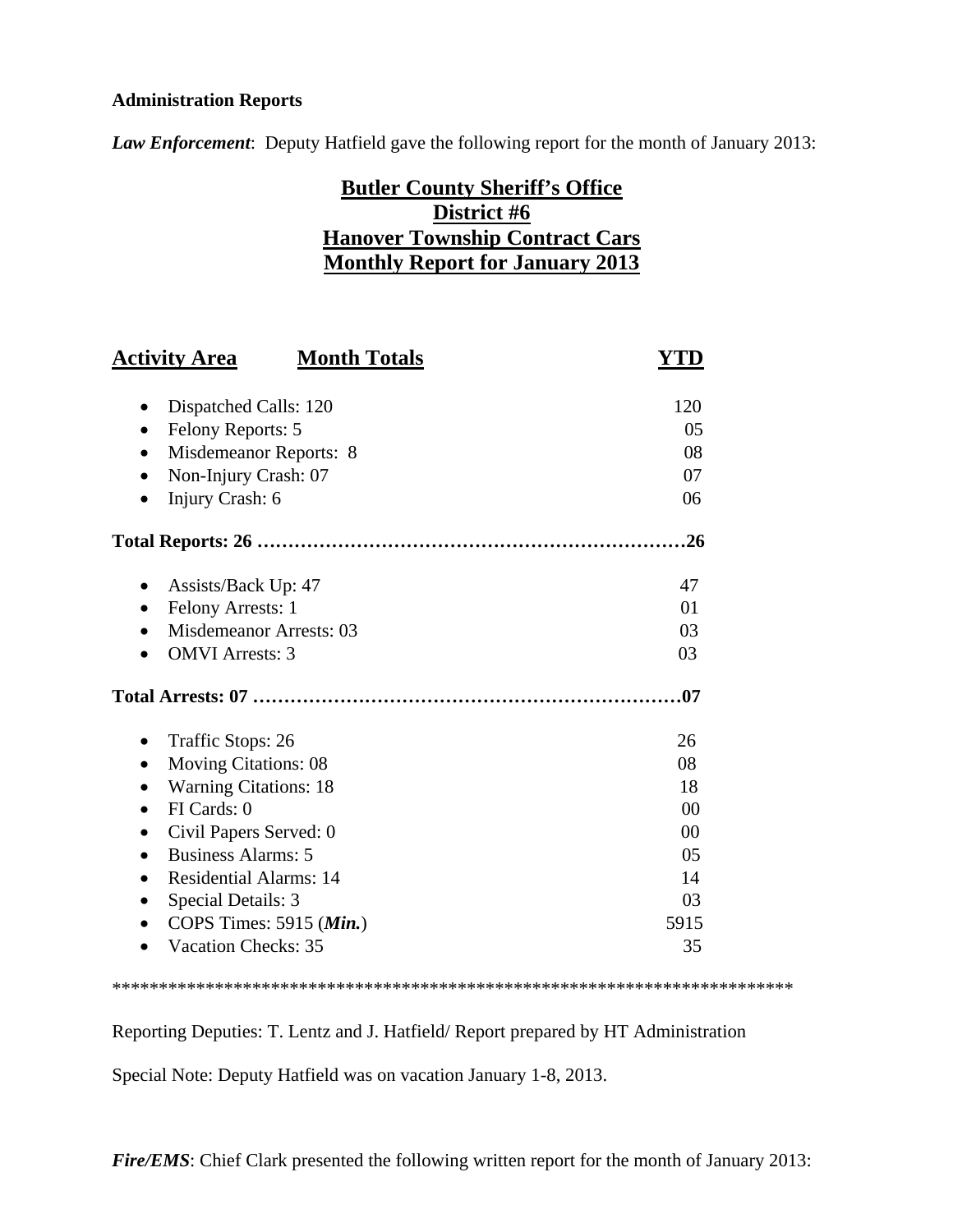#### **Hanover Township Fire Department Monthly Report for January 2013 (Presented in February 2013)**

Run and detail activity for the Fire and EMS operations are reflected in the following numbers:

| <b>Emergency Medical Operations/Squad Runs:</b><br>$\bullet$ | 45                                 |
|--------------------------------------------------------------|------------------------------------|
| <b>Motor Vehicle Accidents:</b><br>$\bullet$                 | 07                                 |
| Fire Runs:                                                   | 05                                 |
| Fire Inspections:                                            | 00                                 |
| Air & Light Truck Call Out:                                  | 00                                 |
| <b>Knox Box Details</b>                                      | 00                                 |
| Other                                                        | 00                                 |
| Total for the month:<br>$\bullet$                            | <b>57 Runs/Operations</b>          |
| <b>Total Year to Date: 693 Runs/Operations</b>               | (57 Fire/EMS Runs)                 |
|                                                              |                                    |
|                                                              | (January 2012: 51 Runs/Operations) |
| <b>Total for 2012</b>                                        | 693                                |
| <b>Total for 2011</b>                                        | 719                                |
| Total for 2010                                               | 748                                |
| Total for 2009                                               | 676                                |
| Total for 2008:                                              | 669                                |
| Total for 2007:                                              | 717                                |
| Total for 2006:                                              | 505                                |

 **Phil Clark, Fire Chief** 

*Road/Cemetery*: Mr. Gardner presented the following report for the month of January 2013:

#### **SUPERINTENDENT'S REPORTS (February 13, 2013)**

Millville Cemetery Operations Report January 1 through January 31, 2013

| 2 Graves sold to Township residents-----------------------\$ 1,220.00 |      |
|-----------------------------------------------------------------------|------|
|                                                                       | 0.00 |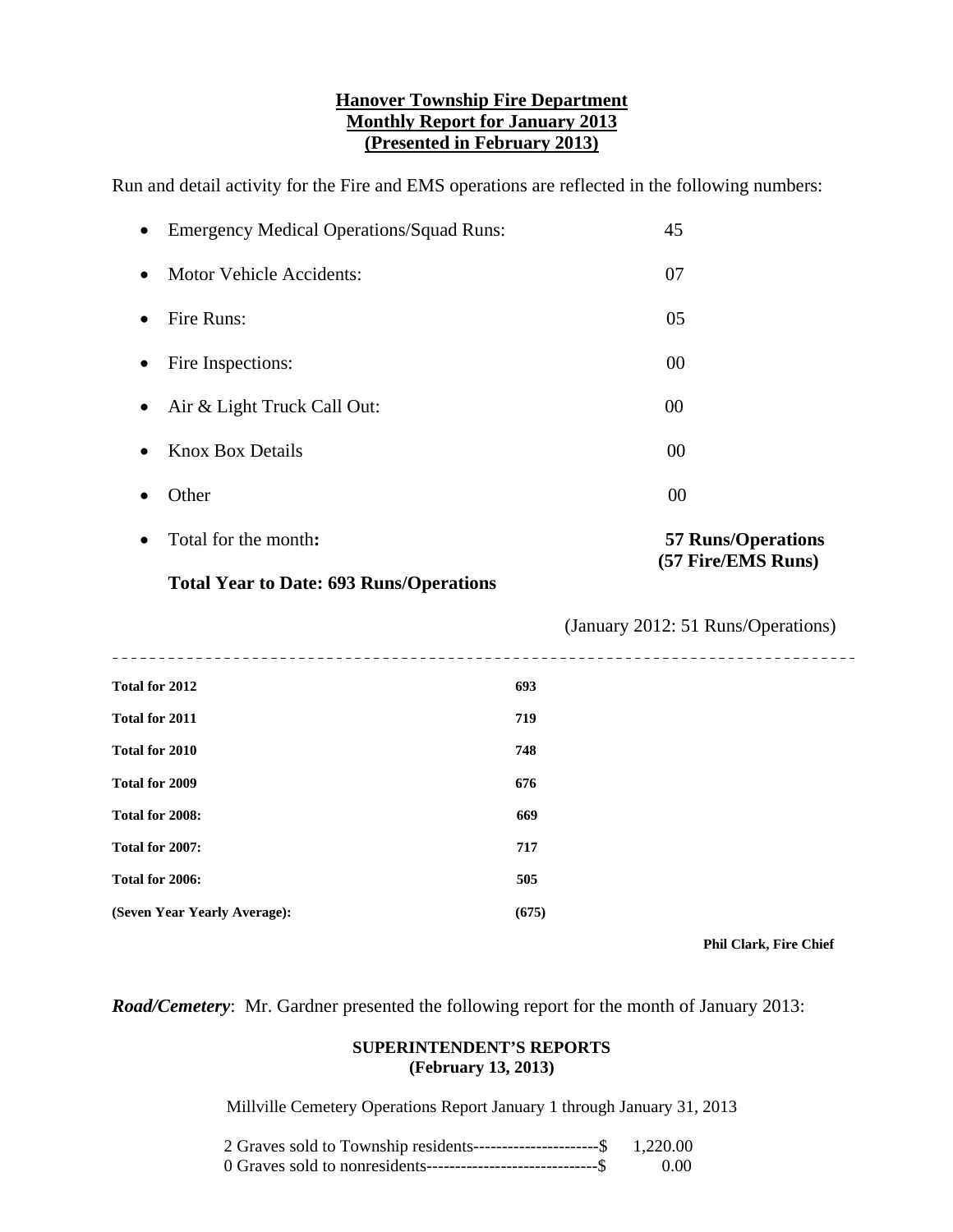|                                                               | 0.00      |
|---------------------------------------------------------------|-----------|
|                                                               | 5,900.00* |
|                                                               | 0.00      |
|                                                               | 0.00      |
| Foundation and Marker installation fees--------------------\$ | 0.00      |
|                                                               | 7.120.00  |

 $*1 \text{ } @$  regular fee of \$900; 1  $@$  regular fee of \$900 + 2hour OT = \$1100; 2  $@$  regular fee of \$900 + 3 hours OT = \$2400; 1 @ regular fee of \$900 + 6 hours OT = \$1500

Other Cemetery Activities:

- 1. Topped off and leveled 14 graves
- 2. Picked up all trash in the Cemetery
- 3. Assisted with snow removal

#### **Road, Streets and Park (Scot Gardner)**

- 1. Replaced under porch lights at the fire house.
- 2. Performed ice and snow control on January 1, 21, 25, and 31.
- 3. Cleaned leaves and debris around the catch basins in Alamo Heights.
- 4. Finished our yearly storm water report.
- 5. Picked up garbage along the roadway at the corner of 177 and Vizedom Road.
- 6. Laid out placement of the no parking during snow events in Alamo Heights.
- 7. Cleaned and performed maintenance on the trucks after every snow event.
- 8. Assisted with multiple burials.
- 9. Performed monthly park, truck and storm water inspections.

#### *Administrator's Report*

#### **Administrator January 2013 Summary Report (Presented February 2013)**

- **Property Acquisition**: Continued work on the purchase of 19.5 acres. Received written contract from the Prosecutor and reviewed with the Eaton Family. Continued examination of various forms of financing to acquire acreage for the Park. Walk through scheduled the week of February  $18<sup>th</sup>$ .
- **Land Use:** Coordinated flow of information regarding recommended zone changes from the County. Answered Building and Zoning questions; supported changes as discussed. Attended County Commissioners Meeting to represent Hanover Township's position.
- **Fire Department**: Reviewed training guidelines and documentation with Chief Clark and later Lt. Fawns.
- **Board and Financial Reports**: Obtained data from the Fiscal Officer and prepared Township funds analysis for the monthly Board meeting. Prepared Trustee packets. Prepared numerous contracts and permits for facility rentals.
- **Park**: Worked with David A. Williams Associates, contractor, to order and accept delivery of ADA handicap Swing set up. Also arranged for the purchase of safety engineered wood chips.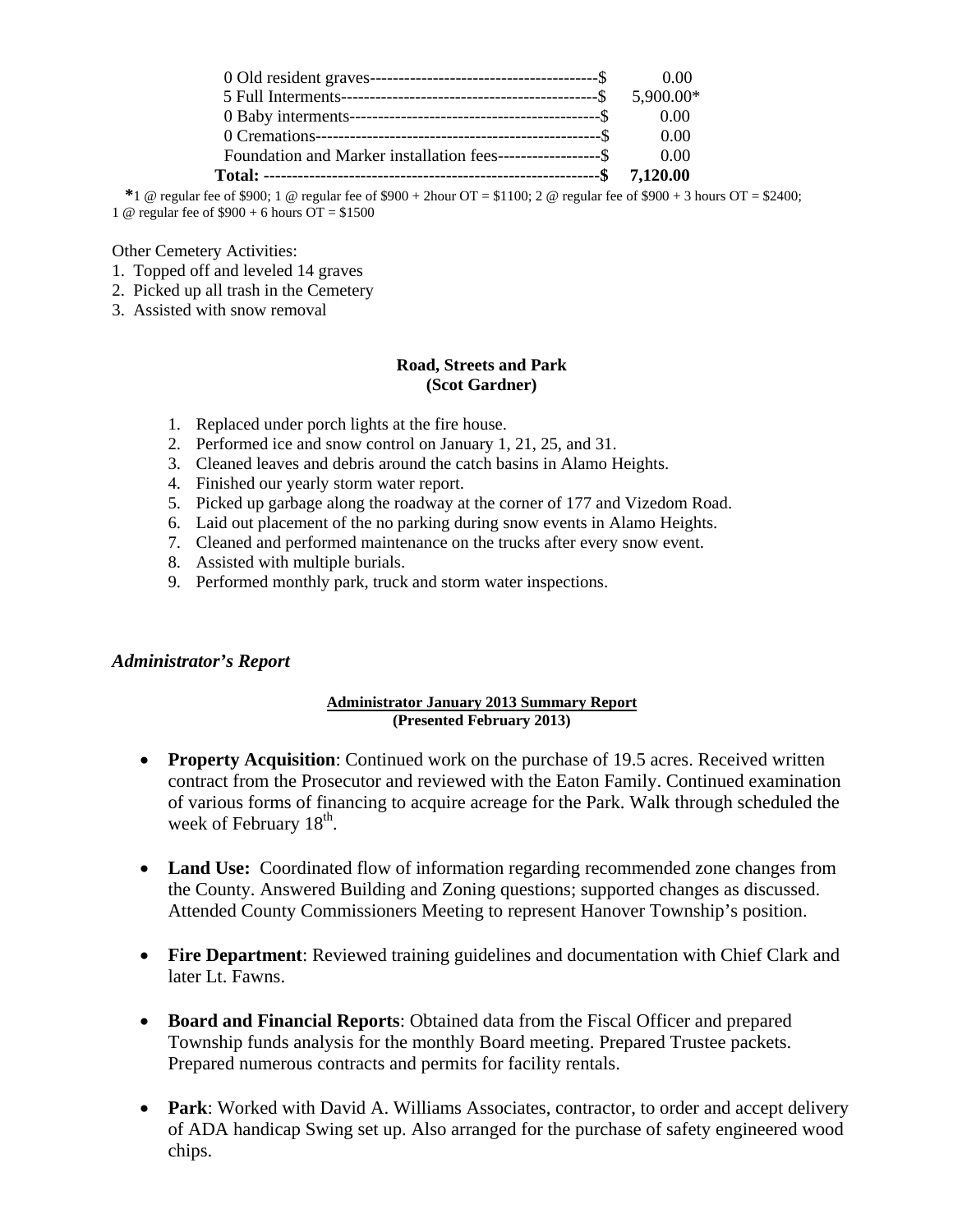- **Park Restroom Damage**: Grant pending for a new restroom; continuing use of Rumpke temporary restrooms.
- **Storm Water Management and Safety:** Set up/conducted staff meeting training on safety issues and storm water management.
- **Capital Equipment**: Presented updated financial information to the Board for large capital equipment purchases.
- **Snow Emergency Routes:** As the required publication of the snow emergency parking regulations was completed, worked with the Road Superintendent to mark and locate sign installation positions for the snow emergency routes.
- **Personnel Policies**: Working on certain items for Township Policy approval either in March or April in areas where we need clarification or a new policy.
- **Financial**: Worked on property tax estimates in conjunction with the County Auditor's Office. Also evaluated all departmental expenditures and revenue projections for the 2013 appropriations. It was noted that Hanover Township property valuations decreased by 7.2% compared with the last taxable valuation year. With respect to the revenue sharing agreement with the City of Hamilton (annexed territories), Mike Tilton and I are reviewing past payments, property valuations and related documentation to insure Hanover Township has been receiving its agreed upon fair share of revenues.

# **Personnel Actions**:

**From the January 2013 Meeting Notes- Background**: In working with the Fire Chief, we will be taking actions to reduce or terminate employment of members of the Fire Department who fail to meet minimum participation standards. As this process unfolds, the names of these members will be journalized for documentation purposes through approval of the Administrator's Report. For this meeting, we are requesting the Board approve a position of Auxiliary Volunteer who supports or sometimes participates in Fire Department activities but does not go out runs to receive compensation. Debbie Lacey, Utah Bailey, Elliott Rose and Dennis Glen were assigned to this status last month.

**For the February meeting record from the Fire Chief (Fire Department)**: Letters to be sent to the following members who have effectively resigned for non responsiveness:

- $\triangleright$  Susan Luttrell
- > Thomas Christopher
- > Tad Preston
- Robert Settles
- $\triangleright$  Mindy Settles

**Note for the Record/Snow Conditions**: Due to exigent circumstances regarding the snow incidents on February  $2^{nd}$  and February  $3^{rd}$  2013, the Road Superintendent used his 4 wheel drive jeep personal vehicle to survey snow conditions and Township roads for an extended period of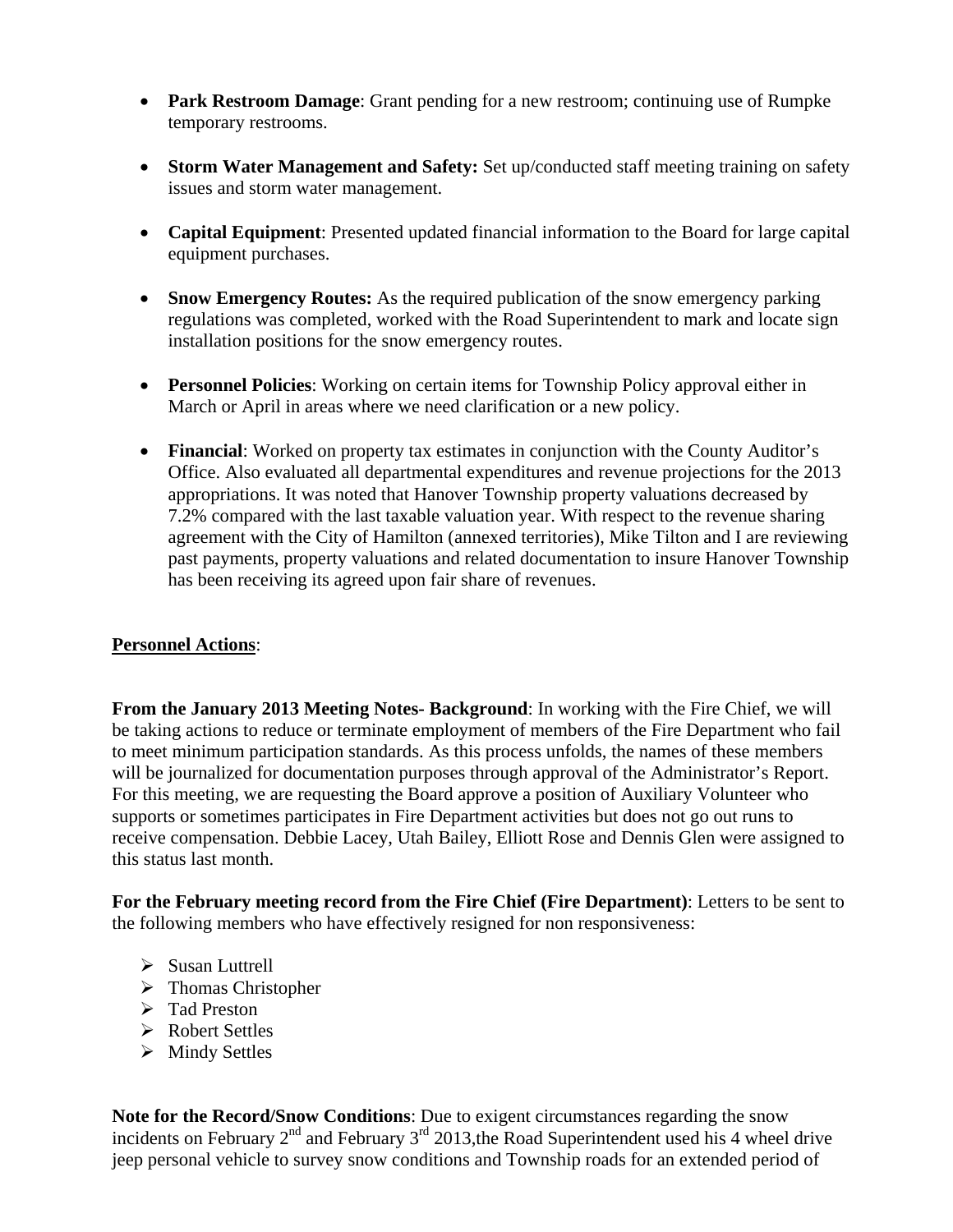time. The Road Superintendent logged refueling of his vehicle from the fuel tank at the Road Department registering 14 gallons. On a Township Form, he submitted this information on February, 2013 to the Township Administrator for approval. The Administrator approved based upon the circumstances and conditions.

*Consideration for Cost of Living Increase for staff:* I have prepared for your consideration a recommendation that increases Road, Cemetery and PT positions by a certain percentage. I have a handout that explores the cost and rationale. For the Fire Department, some considerations are being worked for your review next month as generally Fire Department raises take effect in April.

# **Of Note- Budget Information**

Carry Over from 2012-all funds: \$1,482,963.12 General Fund: \$779,781.44 Fire/EMS Fund: \$263,024.28 Debt Service Fire/EMS 2013: \$168,043.00 See Certificate of Estimated Resources for other funds.

See General Fund analysis attached covering 2001 to 2013 Fiscal Years.

Also included with the Administrator's Report were revenue and expenditure reports and an updated report of General Fund Revenue and Expenditures from FY 2001 through 2012 with estimated figures added for FY 2013. Mr. Henry noted that despite a decline in revenues, the General Fund balance was in good shape due to efforts to cut costs and reduce spending. All three Trustees complimented Mr. Henry on his efforts to improve the General Fund balance since he became Administrator.

# **Old Business**

*Handicap Swing Project/Miami University:* Mr. Henry reported that the handicap swing equipment had been delivered and was being temporarily stored in the garage. When the weather improves, the swing will be installed in the open space near the ball field fence by the playground area.

*Other Old Business:* Mr. Henry informed the Board that at the next meeting he would bring a resolution authorizing refurbishing the pumper. Mr. Henry explained that questions regarding whether bidding requirements applied and whether it would be permissible to break the job out by trades needed to be clarified by Roger Gates.

# **New Business**

*Resolution No. 19-13 Accept Certificate of Estimated Resources:* Mr. Henry explained the purpose of this resolution was to accept and approve the amended certificate of estimated resources prepared by the County Budget Commission for the Township. Mr. Henry noted that attachments to the resolution break out the sources of anticipated resources. After some discussion, Mr. Miller made a **motion** to adopt Resolution No. 19-13 which was seconded by Mr. Johnson. Upon roll call, all three Trustees voted yes.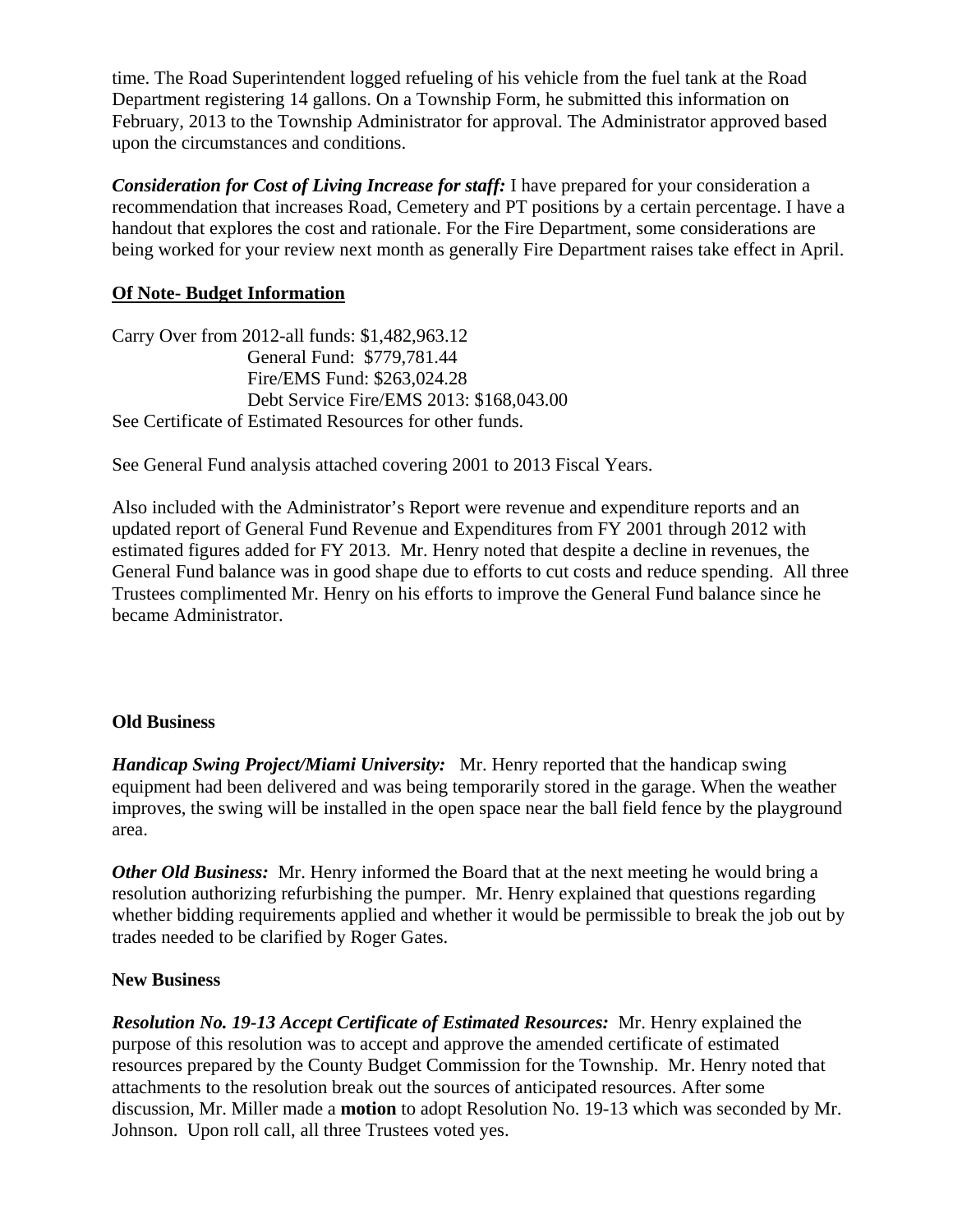## **Resolution No. 19-13**

### **Accepting and Approving the Amended Official Certificate of Estimated Resources for Hanover Township for Fiscal Year 2013 From the Office of the Butler County Budget Commission**

*Whereas*, the Fiscal Officer reported on recent revenue trends and fund balances for Fiscal Year 2013 and Permanent appropriations were based on the projections made awaiting the final signed copy of the Amended Official Certificate of Estimated Resources; and

*Whereas*, the Fiscal Officers recommends acknowledgement of the receipt of the final signed copy of the aforementioned document from the Butler county Budget Commission; and

*Whereas*, the Board of Trustees concurs with the recommendation of the Fiscal Officer.

### *Be it resolved by the Board of Trustees of Hanover Township Butler County, Ohio*

**Section I.** That the Amended Official Certificate of Estimated Resources consisting of two pages signed by the Butler County Budget Commission with fund balance estimates totaling \$3,197,808.38 is hereby accepted and approved.

The foregoing resolution was adopted in an open public meeting and is a reflection of the official action taken by the Board of Trustees of Hanover Township Butler County, Ohio on the  $13<sup>th</sup>$  day of February 2013.

| <b>Board of Trustees</b>                                 | <i>Vote</i> | <b>Attest and Authentication:</b>            |
|----------------------------------------------------------|-------------|----------------------------------------------|
| Fred J. Stitsinger<br>Larry Miller<br>Douglas L. Johnson |             | Elizabeth A. Brosius<br>Fiscal Officer/Clerk |

.

*Resolution No. 20-13 Approve 2013 Permanent Appropriations:* Mr. Henry explained that the Township must annually certify to the County Auditor's Office its permanent appropriations. Mr. Henry noted that the attachment to the resolution indicates that \$216,522.13 of funds are unappropriated. After some discussion, Mr. Johnson made a **motion** to adopt Resolution No. 20-13 which was seconded by Mr. Miller. Upon roll call, all three Trustees voted yes.

## **Resolution No. 20-13 Approving Permanent Appropriations for Fiscal Year 2013 For Hanover Township**

*Whereas*, the Fiscal Officer reported in mid January on closing out the 2012 Fiscal Year and the Board adopted Temporary Appropriations for 2013; and

*Whereas*, the Fiscal Officer has received the necessary documentation from the County Auditor's Office to complete the final recommended Appropriations for Fiscal Year 2013 for Hanover Township; and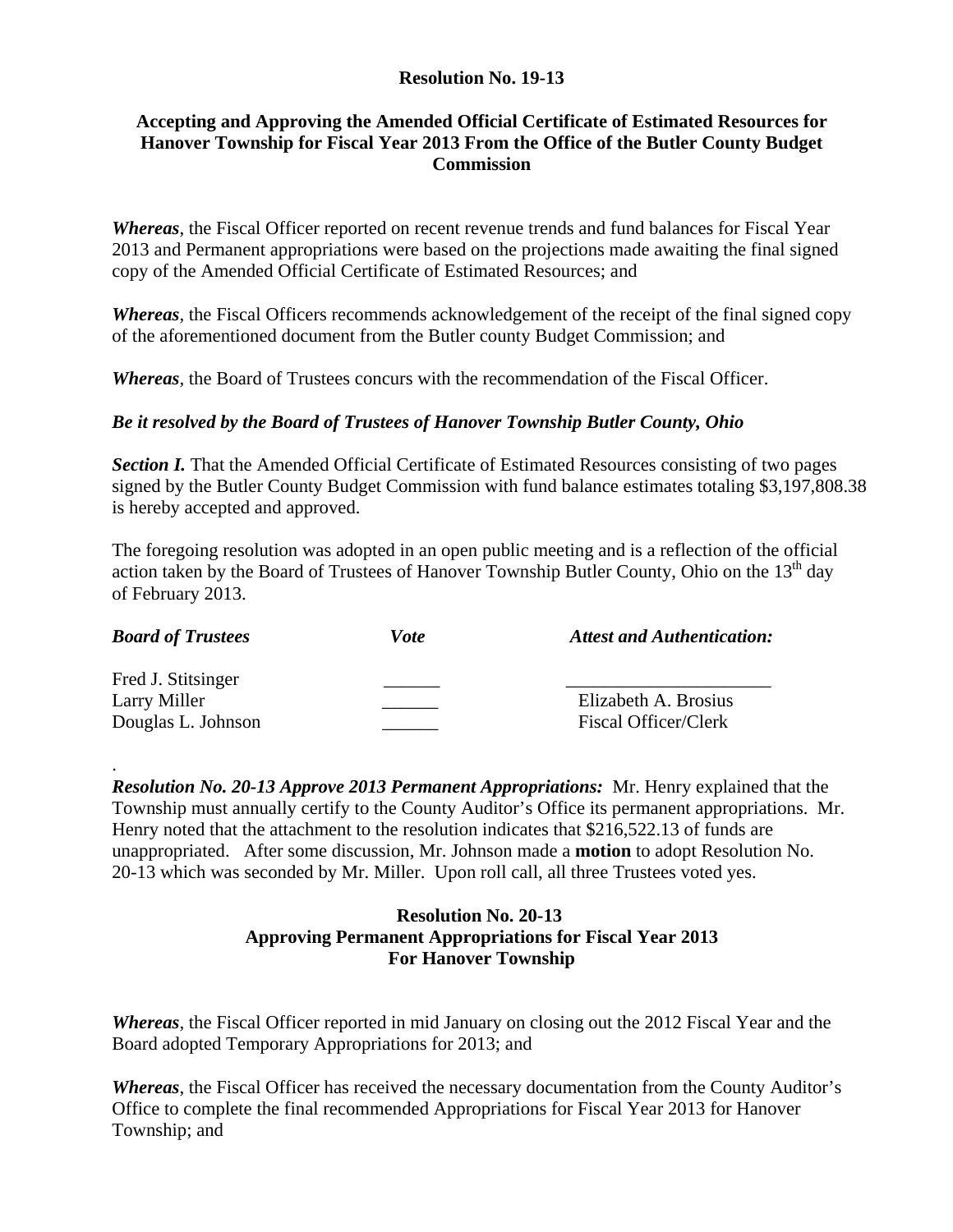*Whereas*, an attachment has been prepared outlining the necessary budget and appropriations for all line items labeled "Attachment Resolution No. 20-13"; and

*Whereas*, the Board of Trustees concurs with the recommendation of the Fiscal Officer.

### *Be it resolved by the Board of Trustees of Hanover Township Butler County, Ohio*

**Section I.** That to promote sound and efficient fiscal operations for the Township, Permanent Appropriations for Fiscal Year 2013 are hereby approved as recommended by the Fiscal Officer set forth in the attachment labeled: "Attachment Resolution No. 20-13" reflecting a total of \$2,981,286.25 appropriated (leaving \$216,522.13 unappropriated) for all funds including Carry Over unencumbered funds.

**Section II**. That the Fiscal Officer is authorized to take all necessary steps to implement said 2013 Permanent Appropriations for the Township and report accordingly.

The foregoing resolution was adopted in an open public meeting and is a reflection of the official action taken by the Board of Trustees of Hanover Township Butler County, Ohio on the 13<sup>th</sup> day of February 2013.

| <b>Board of Trustees</b> | <i>Vote</i> | <b>Attest and Authentication:</b> |
|--------------------------|-------------|-----------------------------------|
| Fred J. Stitsinger       |             |                                   |
| Larry Miller             |             | Elizabeth A. Brosius              |
| Douglas L. Johnson       |             | Fiscal Officer/Clerk              |

*Resolution No. 21-13 Approving Filing Community Connections Grants:* Mr. Henry explained that this resolution authorizes the filing of February 2013 applications for the Butler Rural Community Connections Grant Program. Mr. Henry explained the grants are awarded for amounts of \$1000 to \$3000 and he requested the Board permit him the discretion to submit two applications for grants. (Two applications are the maximum allowed under the program.) Mr. Henry stated possible requests include padded chairs for the Community Center, a defibrillator for the Cemetery building, a new information sign board for the Park and/or a lamination machine to make photo ID's for the Fire Department members. After some discussion, Mr. Miller made a **motion** to adopt Resolution No. 21-13 which was seconded by Mr. Johnson. Upon roll call, all three Trustees voted yes.

#### **Resolution No. 21-13**

#### **Authorizing the Filing of February 2013 Applications for the Butler Rural Community Connections Grant Program**

Whereas, the Board of Trustees has reviewed the requirements for the February 2013 Community Connections Grant program sponsored by the Butler Rural Electric Cooperative; and,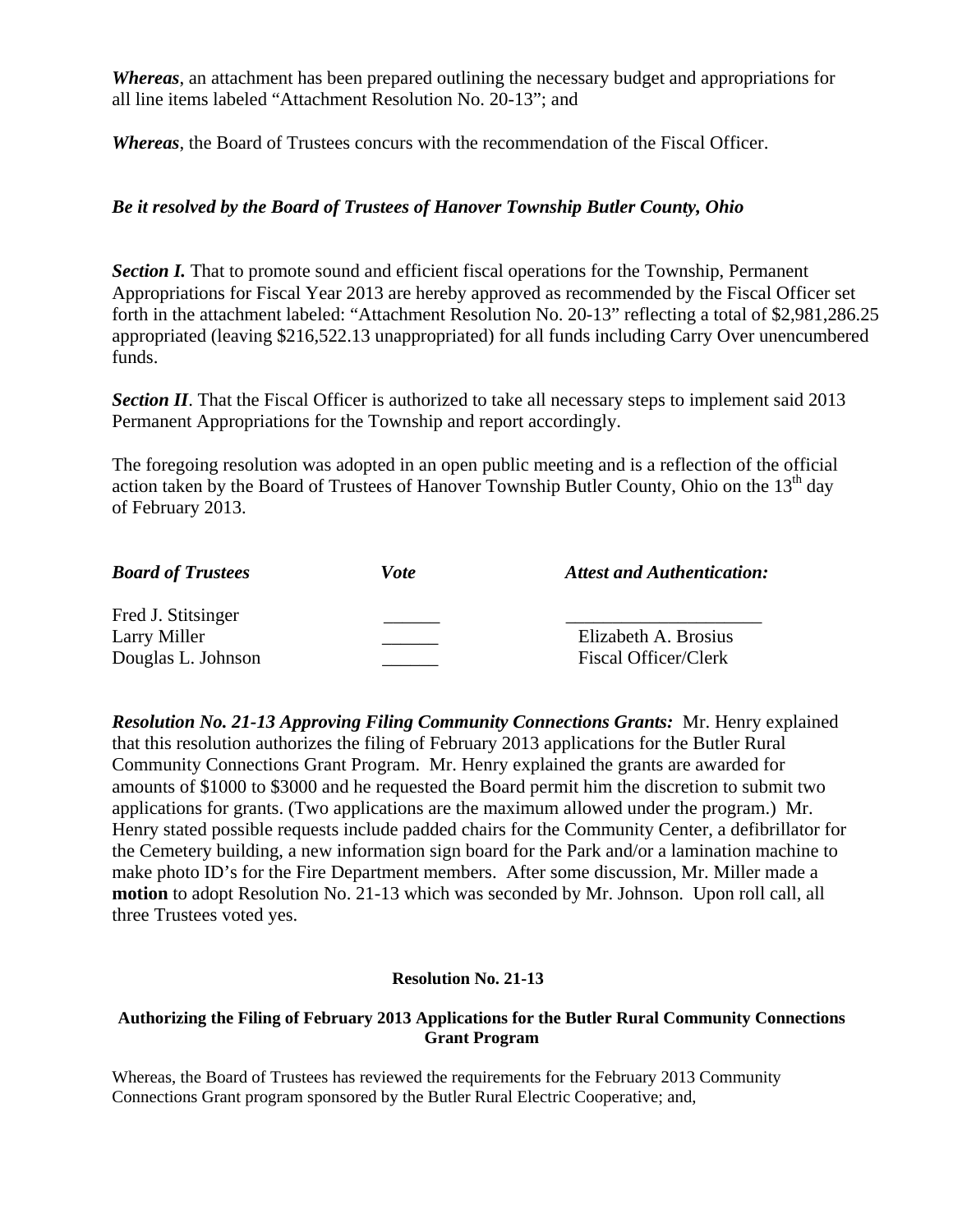Whereas, the Township has a Hanover Township Memorial Park Master Plan for continuing the development of the Hanover Township Memorial Park and Strategic Planning Objectives including but not limited to use of the Community Center; and,

Whereas, reduction in revenues resulting from property devaluations and funding cuts from the state have reduced the ability of the Township to fund a number of projects and equipment such as those referenced herein; and,

Whereas, the Board of Trustees rates basic services such as those items that relate to serving the emergency needs of the public as a high priority and recognize the need for the continued development of the Hanover Township Memorial Park and programming that serves the overall best interests of Township residents; and,

Whereas, the projects submitted for Community Connections Funding have no assigned funding source but the Township will continue to focus on key priorities,

#### **Be it resolved by the Board of Trustees of Hanover Township, Ohio**

**Section I**. That Board authorizes up to two applications to be submitted at the Administrator's discretion to the Butler Rural Cooperative Community Connections Program by the end of February 2013 as reflected in the attachment labeled: Attachment to Resolution No. 21-13 Grant Projects.

**Section II**. That the Township Administrator is hereby authorized to complete the necessary documents and sign the appropriate forms to submit one or both applications referenced herein.

**Section III**. That the Board of Trustees acted upon this matter in an open public meeting on February 13, 2013 with all three Trustees voting in favor of Resolution No. 21-13.

| <b>Board of Trustees</b> | Vote | <b>Attest and Authentication:</b> |
|--------------------------|------|-----------------------------------|
| Fred J. Stitsinger       |      |                                   |
| Larry Miller             |      | Elizabeth A. Brosius              |
| Douglas L. Johnson       |      | <b>Fiscal Officer/Clerk</b>       |

*Resolution No. 22-13 Then and Now Issues:* Mr. Henry explained the routine "house-keeping" nature of this resolution. . This resolution covers payments to Nancy Nix, Butler County Treasurer, Teachers Protective Mutual and EMP, Inc. After some discussion, Mr. Miller made a **motion** to adopt Resolution No. 22-13 which was seconded by Mr. Johnson. Upon roll call, all three Trustees voted yes.

#### **Resolution No. 22-13**

### **Approving Purchase Orders and Subsequent Expenditures Provided Under the "Then and Now" Process as Recommended by the Fiscal Officer**

*Whereas*, the Fiscal Officer reported on recent "Then and Now" purchase of products and services from Nancy Nix, Butler County Treasurer, Teachers Protective Mutual and EMP, Inc.; and

*Whereas*, the Fiscal Officer recommends that payment associated therewith be authorized through a "Then and Now" Purchase Order (amounts over \$3,000.00) officially approved by the Board and payment made accordingly; and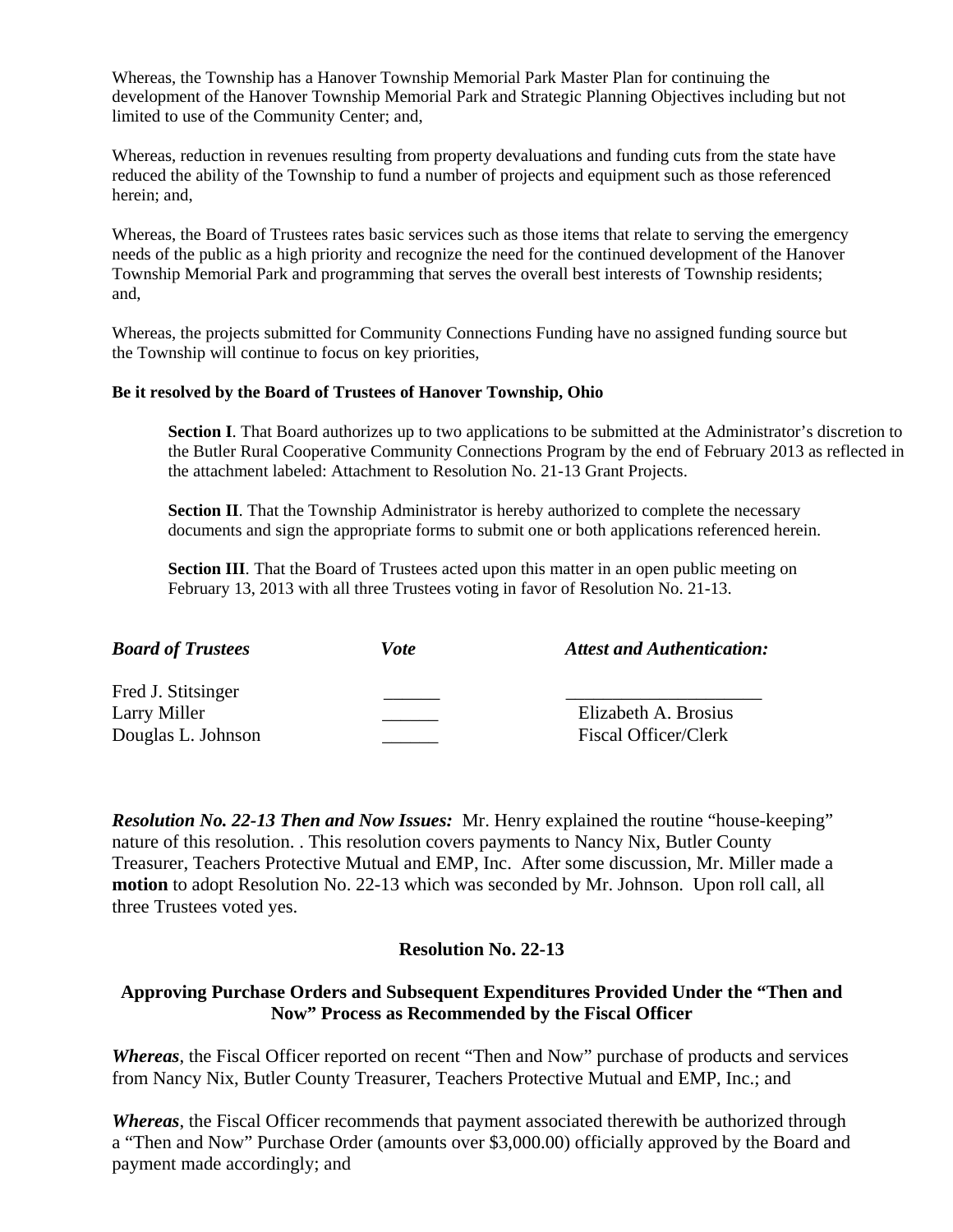*Whereas*, the Board of Trustees concurs with the recommendation of the Fiscal Officer,

## *Be it resolved by the Board of Trustees of Hanover Township Butler County, Ohio*

*Section I.* That to promote sound and efficient fiscal operations for the Township, the following items are hereby approved: \$50,000.00 (Law Enforcement) to Nancy Nix, Treasurer Butler County Fund 1000; \$3,005.82 Teachers Protective Mutual Fund 2031; and \$3,000.00 EMP, Inc. Fund 2281.

*Section II*. That the Fiscal Officer is authorized to take all necessary steps to process said expenditures and provide payment accordingly.

The foregoing resolution was adopted in an open public meeting and is a reflection of the official action taken by the Board of Trustees of Hanover Township Butler County, Ohio on the  $13<sup>th</sup>$  day of February 2013.

| <b>Board of Trustees</b> | Vote | <b>Attest and Authentication:</b> |
|--------------------------|------|-----------------------------------|
| Fred J. Stitsinger       |      |                                   |
| Larry Miller             |      | Elizabeth A. Brosius              |
| Douglas L. Johnson       |      | Fiscal Officer/Clerk              |

*Resolution No. 23-13 Approve Road Mileage Certification:* Mr. Henry explained that the ORC requires the Township to certify to ODOT the road mileage for which it is responsible. Since 2011, the Township has become responsible for approximately an additional two miles for a total of 35.995 road miles. After some discussion, Mr. Johnson made a **motion** to adopt Resolution No. 23-13 which was seconded by Mr. Miller. Upon roll call, all three Trustees voted yes.

# **Resolution No. 23-13**

### **Pursuant to Ohio Revised Code Section 4501.04 Approve Road Mileage and Certify to ODOT the Road Mileage Certification Form as Required**

*Whereas,* the Township has become responsible for additional road mileage since January 2011 of slightly less than two road miles; and

*Whereas*, pursuant to Ohio Revised Code Section 4501.04, Hanover Township must certify the current road mileage reflecting any changes to ODOT by April 1, 2013,

# *Be it resolved by the Board of Township Trustees of Hanover Township Butler County, Ohio*

**Section I**. That Hanover Township hereby certifies 35.995 of road miles and authorizes the signing of the Mileage Certification Form to be submitted to the Ohio Department of Transportation by April 1, 2013.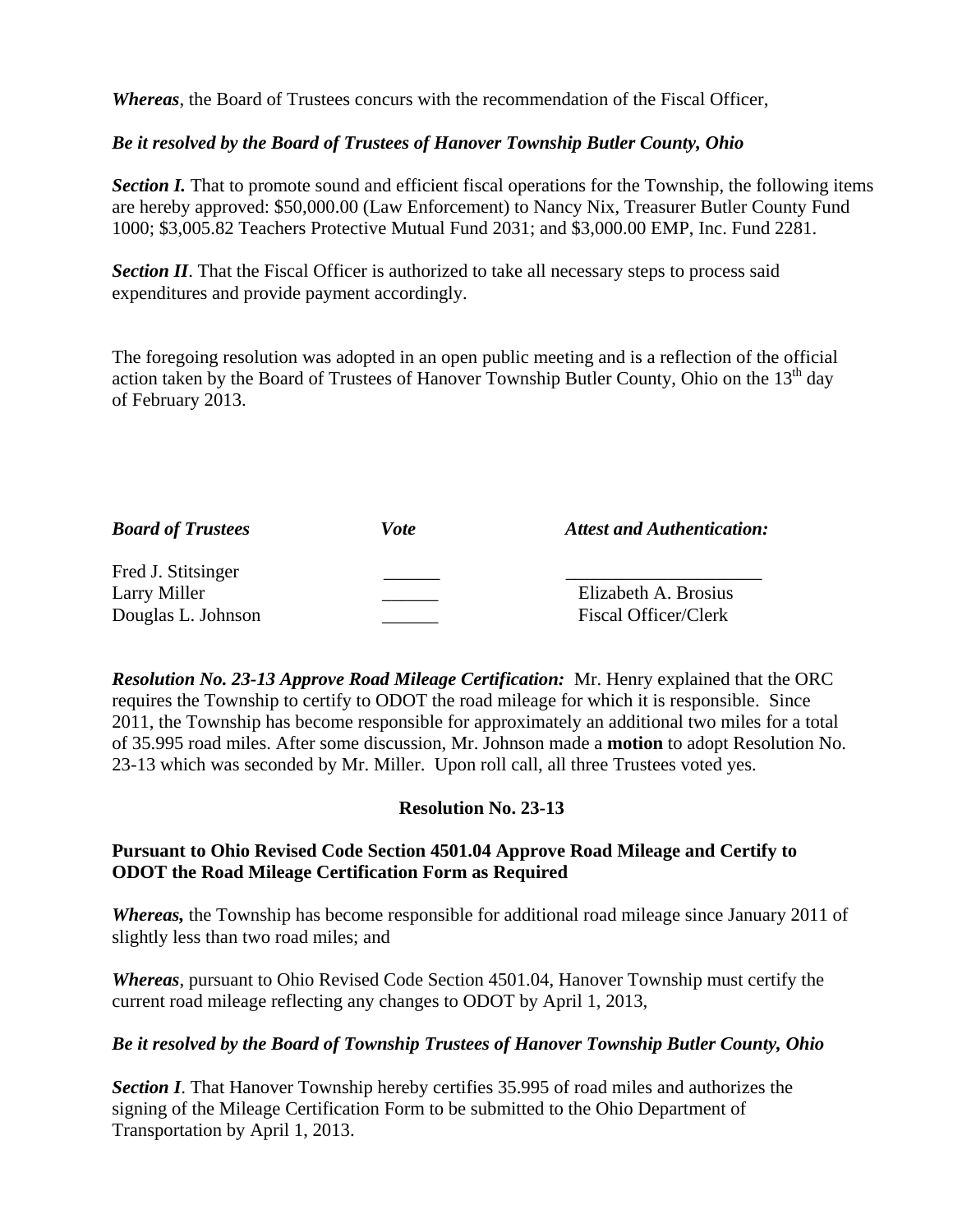The foregoing resolution was adopted in an open public meeting and is a reflection of the official action taken by the Board of Trustees of Hanover Township Butler County, Ohio on the  $13<sup>th</sup>$  day of February 2013.

| <b>Board of Trustees</b> | Vote | <b>Attest and Authentication:</b> |
|--------------------------|------|-----------------------------------|
| Fred J. Stitsinger       |      |                                   |
| Larry Miller             |      | Elizabeth A. Brosius              |
| Douglas L. Johnson       |      | Fiscal Officer/Clerk              |

*Resolution No. 24-13 Approve Contract/Purchase D.J.L. Material:* Mr. Henry explained this resolution authorizes the contract for materials for the crack sealing program. Mr. Henry noted that Scot Gardner worked with several other township road superintendents to combine purchases to get the material at a lower price. After some discussion, Mr. Miller made a **motion** to adopt Resolution No. 24-13 which was seconded by Mr. Johnson. Upon roll call, all three Trustees voted yes.

### **Resolution No. 24-13**

## **Approving Contract and Purchases Through D.J.L. Material & Supply, Inc. for the Hanover Township Road Crack Sealing Program Not to Exceed \$6,000.00**

*Whereas,* the Road Superintendent has been meeting with other Township Road Superintendents and representatives from the County Engineer's Office for the purpose of working together to get better pricing for road crack sealant; and,

*Whereas*, competitive pricing can be obtained by working together so long as certain minimum quantities are ordered; and,

*Whereas*, a cooperative pricing plan has been put together with D.J.L. Material & Supply, Inc. and the Road Superintendent is recommending that Hanover Township participate in said plan along with other townships,

#### *Be it resolved by the Board of Township Trustees of Hanover Township Butler County, Ohio*

*Section I*. That the Board hereby approves contracting with and purchasing crack sealant from D.J.L. Material & supply, Inc. for road work in Hanover Township for quantities and pricing listed in the attachment for a total amount not to exceed \$6,000.00 and authorize the Township Administrator to execute any necessary documents related thereto.

The foregoing resolution was adopted in an open public meeting and is a reflection of the official action taken by the Board of Trustees of Hanover Township Butler County, Ohio on the 13<sup>th</sup> day of February 2013.

*Board of Trustees Vote Vote Attest and Authentication:*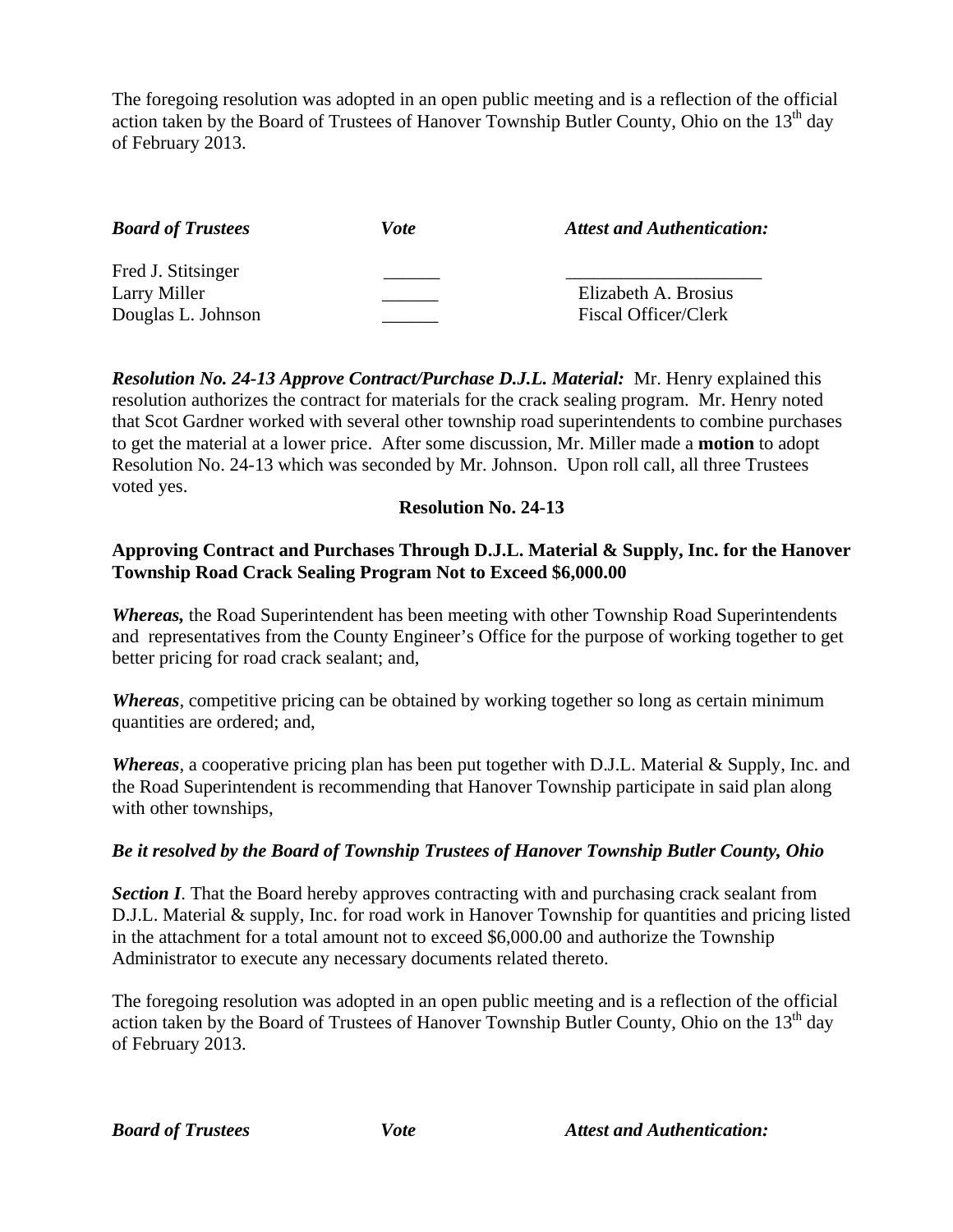Fred J. Stitsinger

Larry Miller **Elizabeth A. Brosius** Douglas L. Johnson \_\_\_\_\_\_ Fiscal Officer/Clerk

*Motion – Authorizing EMS Medicare Revalidation Application: Hanover Township was* notified by MBI Solutions (third party administrator for insurance reimbursements) that the Township was required to submit an application for revalidation of the Township's participation with Medicare in order to receive EMS run reimbursements. Mr. Henry noted the Township was required to go through this process initially a few years ago when it switched to MBI. Medicare charges a \$532.00 application fee which MBI will initially pay and recover this cost from the Township's reimbursements process through them. Mr. Henry explained the window of time to submit the application to MBI for review prior to the required Medicare deadline was narrow. The application was completed, Chief Clark signed the required documents as head of the Fire Department and the Administrator reviewed all documents prior to submission to MBI. To properly document the submission and fee payment, Mr. Henry requested approval from the Board in the form of a motion. After some discussion, a **motion** was made by Mr. Johnson, seconded by Mr. Miller, that Board of Trustees hereby approves filing the Medicare Revalidation Application, authorizing Chief Clark to sign on behalf of the Township Fire Department and to pay the application fee reimbursement to MBI Solutions. A roll call vote was taken and all three Trustees voted yeas.

*ODOT Notification – Road Sign Grants:* Mr. Henry reported the Township received notification that it is eligible to apply for funds under ODOT's new Township Corridor Systematic Signage Upgrade Program. Due to the high number of accidents on Darrtown Road, this location qualifies for funds for signage upgrades. Mr. Henry stated May  $1<sup>st</sup>$  is the deadline to apply for a grant and that he would be working on the application if there was a benefit to the Township.

*County Engineer's Township Seminar February 21, 2013*: Mr. Stitsinger noted the seminar was scheduled for next week and that he needed a headcount of attendees to submit to the Engineer's Office. Mr. Johnson, Mr. Stitsinger, Mr. Miller, Mr. Henry and Mr. Gardner all indicated they planned to attend.

*Annual Meeting Southwest Regional Water District March 15, 2013*: Mr. Henry noted the Township receives two complimentary tickets to this annual function and typically the tickets are used by the Board President. Mr. Stitsinger indicated he would attend on behalf of the Township. Mr. Henry stated he would RSVP for Mr. Stitsinger.

#### *Other New Business*

Mr. Stitsinger made note of the miscellaneous correspondence in the Board members' packets.

Also under other new business, Mr. Henry reported he had researched the use of the Meijer gas station for emergency gas fill-up of Township vehicles. He reported Meijer offers a fleet service program for this purpose. The program provides for fuel purchases at Meijer, Shell, BP and Chevron as well as additional services from vendors such as PepBoys. Mr. Henry explained that with this program, a fuel usage report would be generated for each card. After some discussion, Mr. Miller made a **motion,** seconded by Mr. Johnson, authorizing the Township Administrator to sign up for Meijer's Fleet Service Program and acquire a card for each Township vehicle. Upon roll call, all three Trustees voted yes.